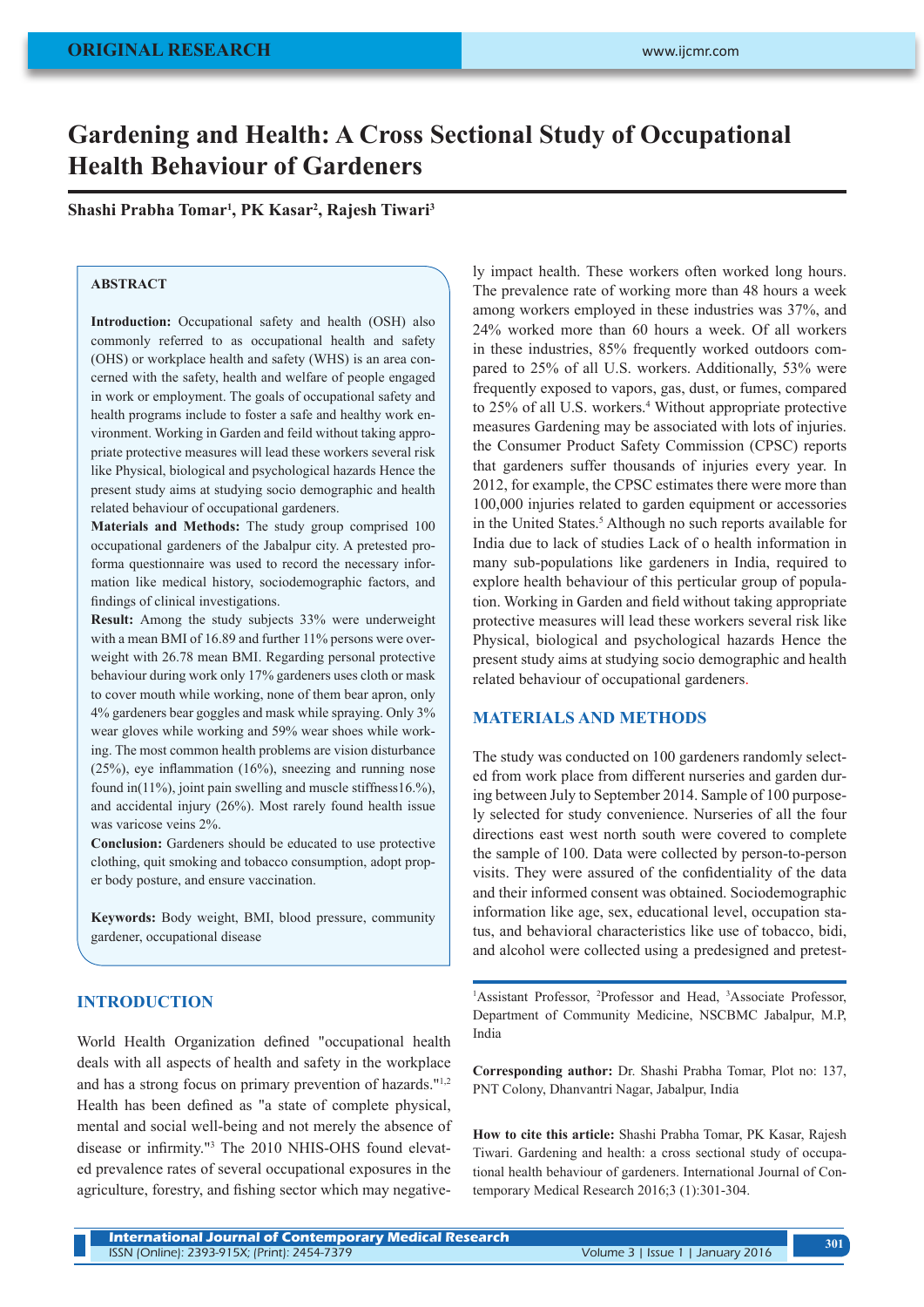ed questionnaire. Health status was assessed by conducting appropriate anthropometrical, history and examination of each subject following standard clinical methods. All the available personal medical records including investigation report and medication held by the persons were evaluated and were recorded.During personal interviews, the subjects were asked specific questions regarding the use of personal protective devices like shoes, gloves, goggles, face masks, etc. Similarly, they were asked whether the employer organized any health education session or were given any personal advice regarding the use of personal protective devices and quitting habits such as smoking and tobacco chewing.

# **STATISTICAL ANALYSIS**

The results were expressed in terms of mean  $\pm$  SEM. Experimental data were entered analysed in MS excel.

#### **RESULTS**

A total of 100 gardeners with the age ranging from 11 to 65 years were surveyed during in three month duration between July to September 2014. Most of the population 87% belongs to 20- 50 yrs of age group, only 5 gardener were of age 51-60 yrs and 3 were of 61 to 70 yrs of age. 74 % gardeners were males.Table 1

Among the study subjects 33% were underweight with a mean BMI of 16.89 and further 11% persons were overweight with 26.78 mean BMI. table 2. High blood pressure was found in 15% subjects with systolic BP 140 and above and diastolic BP 90 and above. and 15 were diabetics found on the basis of history and clinical reports. table 3. All the subjects were surveyed for their general health status and be-

| Age distribution in years                            | No $\left(\frac{9}{6}\right)$ |  |
|------------------------------------------------------|-------------------------------|--|
| $11 - 20$                                            | 5(5%)                         |  |
| $21 - 30$                                            | $30(30\%)$                    |  |
| $31 - 40$                                            | 34(34%)                       |  |
| $41 - 50$                                            | 23(23%)                       |  |
| $51-60$                                              | 5(5%)                         |  |
| $61 - 70$                                            | 3(3%)                         |  |
| Total                                                | $100(100\%)$                  |  |
| <b>Sex Distribution</b>                              |                               |  |
| Male                                                 | 74(74%)                       |  |
| Female                                               | 26(26%)                       |  |
| Total                                                | $100(100\%)$                  |  |
| Table-1: Socio-demographic profile of study subjects |                               |  |

| <b>According to BMI: Category</b>                         | No (Percentage) |  |
|-----------------------------------------------------------|-----------------|--|
| Normal                                                    | 56(56%)         |  |
| Underweight                                               | 33(33%)         |  |
| Overweight                                                | $11(11\%)$      |  |
| BMI: Body Mass index (Underweight, 16.5-18.5, normal      |                 |  |
| 18.5–25, overweight 25-30).                               |                 |  |
| Table-2: Distribution of study subjects according to body |                 |  |
| weight                                                    |                 |  |

havioral characteristics concerning different organ systems as depicted in Table 3

Most common physical hazard was overworking 53% followed by feeling of fatigue 45%. In our study 51% suffered minor cuts during gardening with 78 % of them site effected was hands. Regarding personal protective behaviour during work only 17% gardeners uses cloth or mask to cover mouth while working, none of them bear apron, only 4% gardeners bear goggles and mask while spraying. Only 3%wear gloves while working and 59% wear shoes while working.None of the gardeners bore apron during work. Smoking behaviour

| Health related problems and working behaviour              | No $(\% )$            |  |
|------------------------------------------------------------|-----------------------|--|
| 1. Physical complains                                      |                       |  |
| Fatigue                                                    | 45(45%)               |  |
| headach                                                    | 17(17%)               |  |
| body ache                                                  | 25(25%)               |  |
| Poor sleep                                                 | 39(39%)               |  |
| Overworked                                                 | 53(53%)               |  |
| 2. Work related injury:-                                   |                       |  |
| Minor cuts from routine weapon                             | 51(51%)               |  |
| Insect bite                                                | 17(17%)               |  |
| Snake bite                                                 | $1(1\%)$              |  |
| Accidental injuries during work                            | 23(26%)               |  |
| Vericose veins                                             | 2(2%)                 |  |
| 3. Respiratory problems                                    |                       |  |
| Respiratory allergies                                      | 30(30%)               |  |
| Asthma                                                     | 3(3%)                 |  |
| Cough and cold Running nose                                | $11(11\%)$            |  |
| 4. Occular problems                                        |                       |  |
| Watering of eyes                                           | 7(7%)                 |  |
| Diminished vision                                          | 25(25%)               |  |
| Any Ocular inflammation(conjunctiviites an, ker-           | $\overline{16(16\%)}$ |  |
| atiis,,sty)                                                |                       |  |
| 5. Skin problems                                           |                       |  |
| Contact derrmatis                                          | 32(32%)               |  |
| Skin infection mostly fungal and bacteria                  | 39(39%)               |  |
| Worm penetration through abraded skin                      | 2(2%)                 |  |
| 6. Chronic disease                                         |                       |  |
| Diabetes                                                   | 15(15%)               |  |
| Hypertention                                               | 23(23%)               |  |
| 7. Personal habbits                                        |                       |  |
| Alchoholism                                                | 21(21%)               |  |
| Smoking                                                    | 39(39%)               |  |
| Tobbaco chewing                                            | 28(28%)               |  |
|                                                            |                       |  |
| 8. Joint pain and muscels stiffness                        |                       |  |
| Arthritis                                                  | 16(16%)               |  |
| Back pain                                                  | 34(34%)               |  |
| 9. Personal protective behavior atworking place            |                       |  |
| Wear shoes while working.                                  | $59(59\%)$            |  |
| Aprons                                                     | $0(0\%)$              |  |
| Gloves                                                     | 3(3%)                 |  |
| Clothes / mask to cover mouth                              | $1717\frac{6}{9}$     |  |
| Use of mask and googles while spraying pesti-              | 4(4%)                 |  |
| cide.                                                      |                       |  |
| Table-3: Distribution of study subjects according to their |                       |  |
| health status and behavioral characteristics               |                       |  |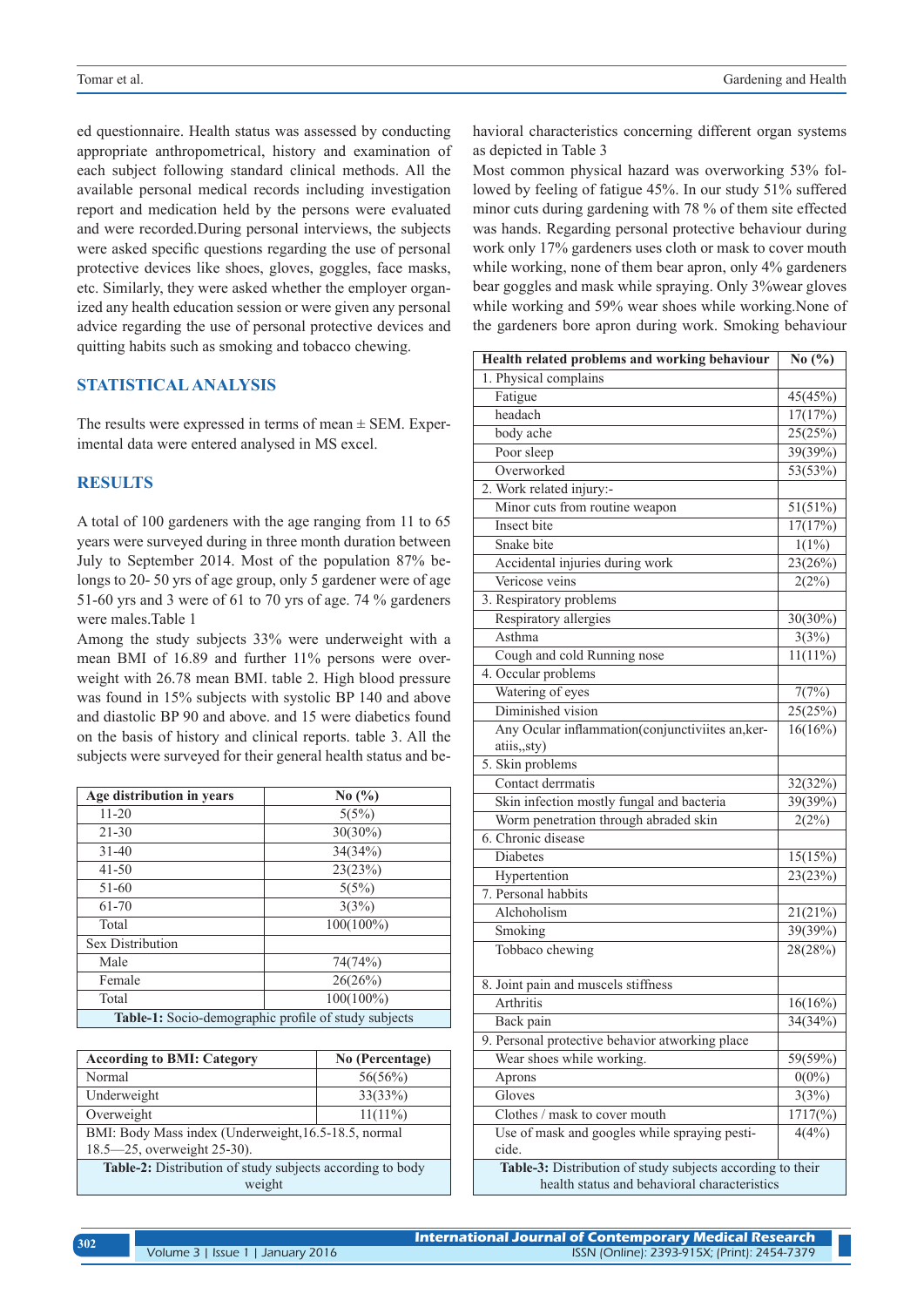was found in 39 % subjects and alcohol consumption in 21%. The most common health problems are vision disturbance (25%), eye inflammation (16%), sneezing and running nose found in(11%), joint pain swelling and muscle stiffness16.%), and accidental injury (26%). Most rarely found health issue was varicose veins 2%.

## **DISCUSSION**

Most of gardeners in our study (83%) were literate educated primary and above and only 17 % were illiterate. The study populations of gardeners were mostly literate.67% gardeners were fulltime gardeners and 33% were irregular workers do part time other works also, despite this their main occupation was gardening only. They resided in overcrowded and unhygienic conditions of the slum areas, making them susceptible to vulnerable diseases. Most of study population belongs to lower socioeconomic class. Among the study subjects 33% were underweight with a mean BMI of 16.89 and further 11% persons were overweight with 26.78 mean BMI. Body mass index (BMI): weight in kg/height in metres value less than 18.5 was considered as thinness or chronic energy deficiency and BMI more than 25 was considered as overweight.<sup>6-7</sup>

Hypertension was defined as SBP 140 mmHg and/or DBP 90 mm Hg and/or treatment with antihypertensive drugs.<sup>8</sup> High blood pressure was found in 15% subjects with systolic BP 140 and above and diastolic BP 90 above.which was lower than general population. Gardening has been shown to be a relaxing active activity that can significantly lower blood pressure in people with hypertension and prehypertension According to the Centers for Disease Control and Prevention (CDC), moderate-intensity level activity for 2.5 hours each week can reduce the risk for obesity, high blood pressure.<sup>8</sup>

In a Sentinel Surveillance Project, documented 28% overall prevalence of hypertension (criteria: =JNC VI) from 10 regions of the country in the age group 20-69. Another study carried out in 1998 among Industrial population in the Bharat Electronics Limited (BEL), India using the same criteria illustrated a prevalence of 30% among men.<sup>9-11</sup>

In our study 15% were diabetic found on the basis of history and clinical reports Which was found higher than general population. The hectic work schedules of occupational gardeners and unregulated diet may be the responsible factors. During 1972-75, ICMR carried out a large multicentric study in India, which documented 2.6% and 1.5% prevalence of diabetes (criteria:FBS>5.6mmol/l or Post 1-h glucose value>=7.8mmol/l or Post 2-h glucose value>=6.7mmol/l) among men and women in the urban areas while in rural areas had a lower prevalence: 1.8% and 1.3%.<sup>9</sup>

Smoking behaviour was found in 39 % subjects and alcohol consumption in 21% and tobacco consumption 27%. National Sample Survey Organization (NSSO) note on consumption of tobacco in India in Madhya Pradesh depicted 33.6 %urban male and 7.2 % urban female are tobacco consumers.10 State-level prevalence of tobacco smoking in India in Madhya Pradesh found 29.4% in urban males 0.9% in urban females.13

In our study 51% suffered minor cuts during gardening with 78 % of them site effected was hands. Only 68 % of those having injury with rusted weapon followed primary medical treatment and TT vaccination, rest of the population just washed it and tied a wet cloth over it. These data reveals ignorant behaviour of gardeners regarding self health and minor cuts a and wounds. Most of gardeners using garden tools, those with sharp edges or pointed tips. Make them prone for cuts on hands and fingers. Several time these cut goes unnoticed.

In our study 59% wear shoes while working, working with working ware foot make them prone for soil contamination, worm penetration, also spraying and handling various kind of pesticides and insecticide make them prone for chemical hazards, respiratory allergies ocular inflammation and irritation. In our study vision disturbance was found in (25%), eye inflammation (16%), sneezing and running nose found in(11%).Small organisms in the soil can enter the body through lesions and lead to infection. Buried objects such as metal or glass can also cause puncture wounds and carry a risk of tetanus. In our study 17%, insect bites, one case of snake bite was found as most of gardener took place in open and outdoor making them prone for insect bite ants, scorpions, and a host of flying insects can have irritating bites or cause allergic reactions in some peoples.

In this study, joint pain swelling and muscle stiffness16.%), The gardeners have to work in different postures continuously for long durations which results in joints pain, swelling, muscle stiffness, and back pain. The percentage of accidental injury was found to be 28%. This can be reduced by proper training. Most gardening tools are old-fashioned and need more physical labor to operate

The most common health problems are vision disturbance (25%), eye inflammation (16%), The gardeners are exposed to intense sunlight, chemicals, and pesticides which cause inflammation and irritation in eyes. Long-term exposure to sunlight especially ultraviolet (UV) rays and chronic eye irritation from dry dusty conditions seem to play an important role.14

#### **CONCLUSION**

So on the basis of study we recommend the following action should be taken at personal as well as public label for all gardening population to assure positive health benefits and promote safe gardening practices.

Gardeners should be educated regarding proper use of safety goggles, sturdy shoes or high rubber boots, and long pants when using lawn mowers, and other machinery.

The gardeners should be motivated to wear gloves, long sleeves, and sunshades to lower risk of skin irritation, sunburn, and skin cancer.

Instructions and warning labels on chemical, lawn and gar-